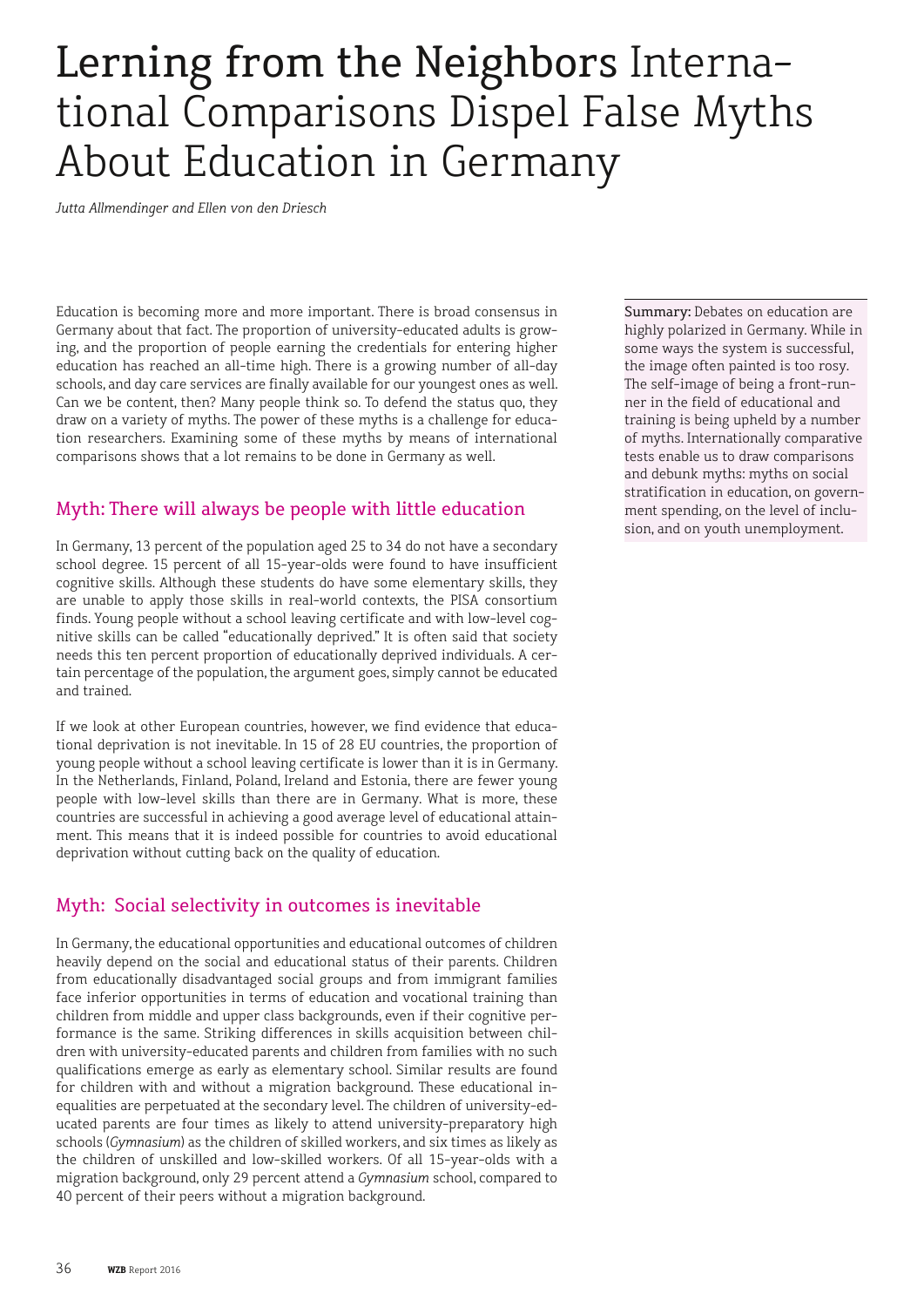These close links between social background and educational outcomes are far from inevitable. In Denmark, Estonia, Finland, Luxemburg and Sweden, the effect of social background on educational success is not as strong as in Germany. In most countries, the differences in secondary level II attainment between students whose parents have a tertiary degree and students whose parents have a degree below secondary level II are much less pronounced than in Germany. In Finland, for example, the difference is only 2 percentage points. Similar findings emerge with regard to cognitive skills.

Countries in which educational outcomes are less predetermined by parental background tend to invest primarily in early childhood education and let children of various abilities share the same classroom for a longer period of time. Furthermore, teacher training in these countries was improved by introducing incentive systems such as offering professional development opportunities, giving teachers free time to spend with students, and providing support from trained social pedagogues. Special programs were introduced to support weaker students, and schools were given more operative autonomy.

## Myth: Segregated school systems improve performance

In Germany, education at secondary level I is divided into different school types that permanently segregate cohorts when students are between 9 and 12 years old. The idea behind forming such competence clusters and homogenous ability groups is to have the brightest students learn with and from their brightest peers.

If it were true that homogenous ability groups enable higher academic achievement, then countries with segregated school systems should also be seeing more students scoring at the top levels than countries that do not segregate students that early and choose not to put them in homogeneous ability groups. The opposite is the case: In reading literacy (PISA), 9 percent of students in Germany score at very high proficiency levels (levels 5 and 6). In Finland, that figure is 14 percent, in France 13 percent, in Belgium 12 percent, in Ireland 11 percent and in the Netherlands and Poland 10 percent. Likewise, with regard to mathematical literacy, a particularly high proportion of highly proficient students is found in Belgium and the Netherlands, with nearly 20 percent scoring at levels 5 or 6. These are countries that do not segregate or track students until they are 15, 16 or 17 years old. Although these figures do not imply a causal link between mixed-ability groups and a high percentage of top performers, sharing the same classroom for a longer period of time certainly doesn't hurt students either.

# Myth: Inclusive schooling is impossible

In the 2012–13 school year, the share of students with special educational needs in Germany was more than 7 percent. Most of them attended one of various special needs schools, which enroll children and young people with learning disabilities, mental or physical disabilities, or sensory disabilities (i.e., hearing, vision and speech limitations). 28 percent of special needs students attended mainstream schools with inclusive policies. That national average isn't very informative, however, because of the strong differences between individual German states. In Bremen, for example, 63 percent of special needs students are taught in an inclusive setting, compared to only 20 percent in Hessen.

Comparative research on inclusive education has identified three systems: the dual system, the combination system and the uniform system. Germany, the Netherlands and Switzerland are classified as dual systems, because large numbers of special needs students are enrolled not only at mainstream schools but also at special education schools. A different situation is found in Finland, Great Britain and Austria, where a combination system is in place, featuring institutionalized pathways between mainstream schools and special education schools. Here, the proportion of special needs students excluded from mainstream schooling is around 1.2 percent. Italy, Norway and Sweden are among the countries classified as having a uniformly inclusive system, boasting a share of ex-



Jutta Allmendinger (left) has been president of the WZB since 2007. She is professor of educational sociology and labor market research at Humboldt University and holds a honorary professorship for sociology at the Free University Berlin. *[Photography: Martina Sander]*

*jutta.allmendinger@wzb.eu*

Ellen von den Driesch is research fellow in the President's Project Group. She works on issues of mortality, social inequality, and social science methods from a sociological perspective.

*ellen.v.d.driesch@wzb.eu*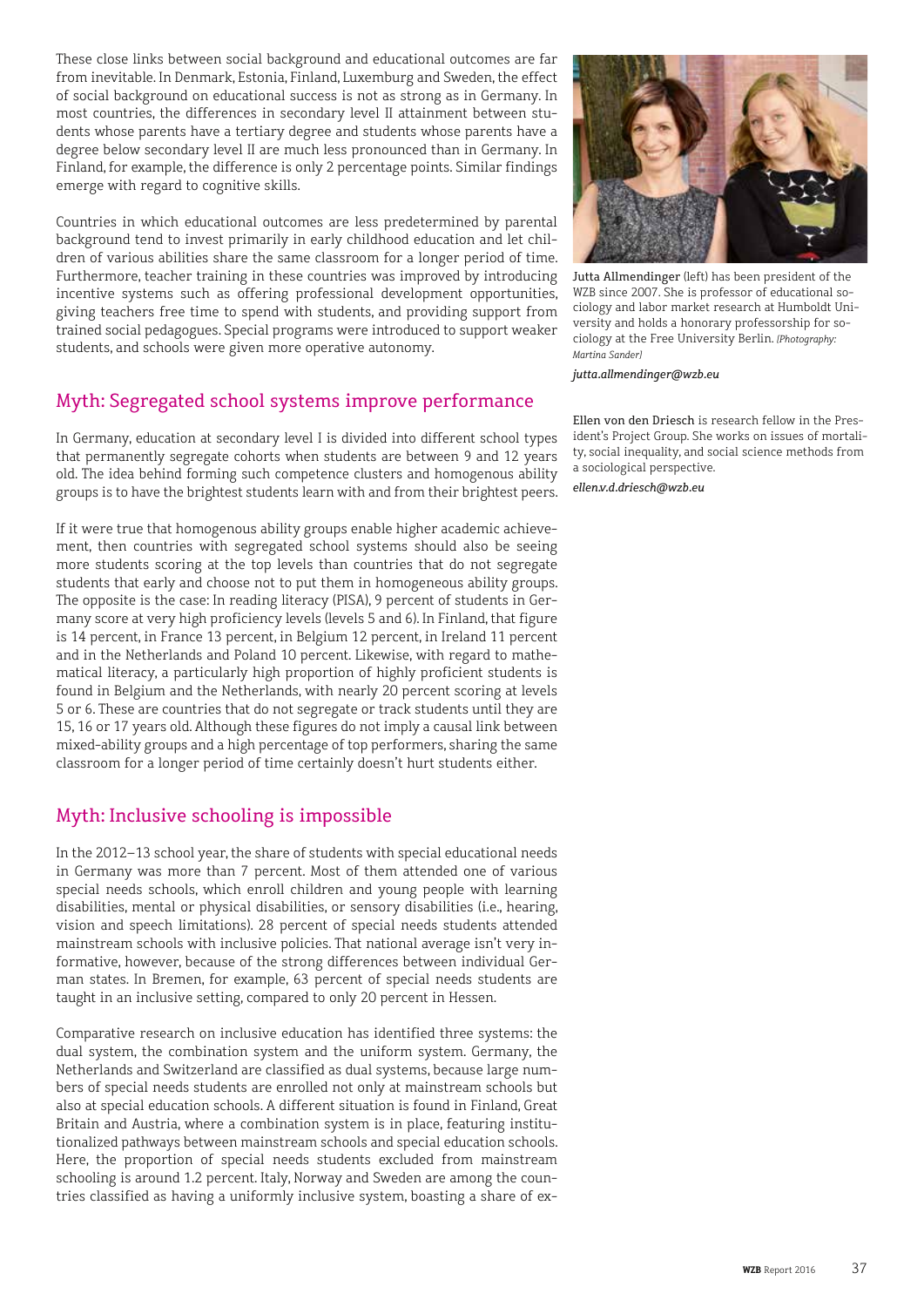cluded students that borders on 0 percent. Germany made a legal commitment when it ratified the U.N. Convention on the Rights of Persons with Disabilities in 2009. Most German states, however, have been very slow in implementing the convention's provisions.

At the same time, German society is seeing a fierce debate over inclusive education. That's because the special education system is firmly entrenched here. The belief that children with special educational needs require a protective space to be able to thrive is widespread and deeply rooted in German society. What is needed more than elsewhere, therefore, is a level-headed and determined approach, accompanied by a necessary boost to state education budgets and reforms in teacher training curricula to prepare teachers for the inclusive classroom.

### Myth: Germany's youth unemplyment rate is low

Youth unemployment in Germany is currently 3.5 percent (2014). Compared to other European countries, that is a very low rate, with only Denmark and the Netherlands doing better (3 percent). All other countries, especially Spain and Greece, have much higher levels of youth unemployment. A similar picture emerges if we look not at unemployment but at NEETs, which have become a popular indicator in international comparisons. NEETs are people not in employment, education or training. That group includes not only the unemployed but also the economically inactive, that is, those who do not even make an effort to find employment, either because of cultural norms or because of poor labor market prospects. In Germany, the proportion of NEETs is 5 percent, compared to 11 percent in Hungary, 13 percent in Romania, 15 percent in Italy and 17 percent in Bulgaria.

Although youth unemployment and labor market inactivity rates are low in Germany, the problem of the so-called "transition system"—a diverse array of prevocational programs—has yet to be solved. In 2013, more than 250,000 youth interested in vocational training wound up in that system—that's about 3 percent of all 15- to 24-year-olds. The majority of them are young people without a lower secondary school (*Hauptschule*) leaving certificate (three-fourths of all youth without a leaving certificate), with a *Hauptschule* leaving certificate (twofifths of all *Hauptschule* graduates) but also, albeit to a much smaller extent, graduates with a middle school leaving certificate (one-sixth of all middle school graduates). Graduates with a university entrance certificate are not represented in the transition system. Across all categories of educational attainment, the transition situation is much more unfavorable for immigrant youth than it is for their German counterparts.

Immigrant youth account for almost 85 percent of all new entrants to the transition system without a *Hauptschule* certificate, and for almost 60 percent of those with a *Hauptschule* certificate. Even among those with a middle school leaving certificate, immigrant youth are twice as likely to wind up in the transition system as their German peers. Men are much more likely to encounter transition problems than women: three in five youth who end up in the transition system are male.

In order not to lose those 250,000 young men and women early on in their biographies, we need, first and foremost, binding and cross-institutional strategies. Different educational institutions, such as general and vocational schools, have to cooperate with institutions of the social welfare system, such as the youth welfare service, and the labor market, that is, employers and the labor administration. Moreover, preventive measures have to be installed early on in students' biographies to start reducing the number of people without a school leaving certificate at the very beginning of their education.

# Myth: Germany spends a lot of money on education

Almost 250 billion euros—that's what Germany spent on education, science and research in 2012. That's 9.3 percent of the gross national product (GNP). Howev